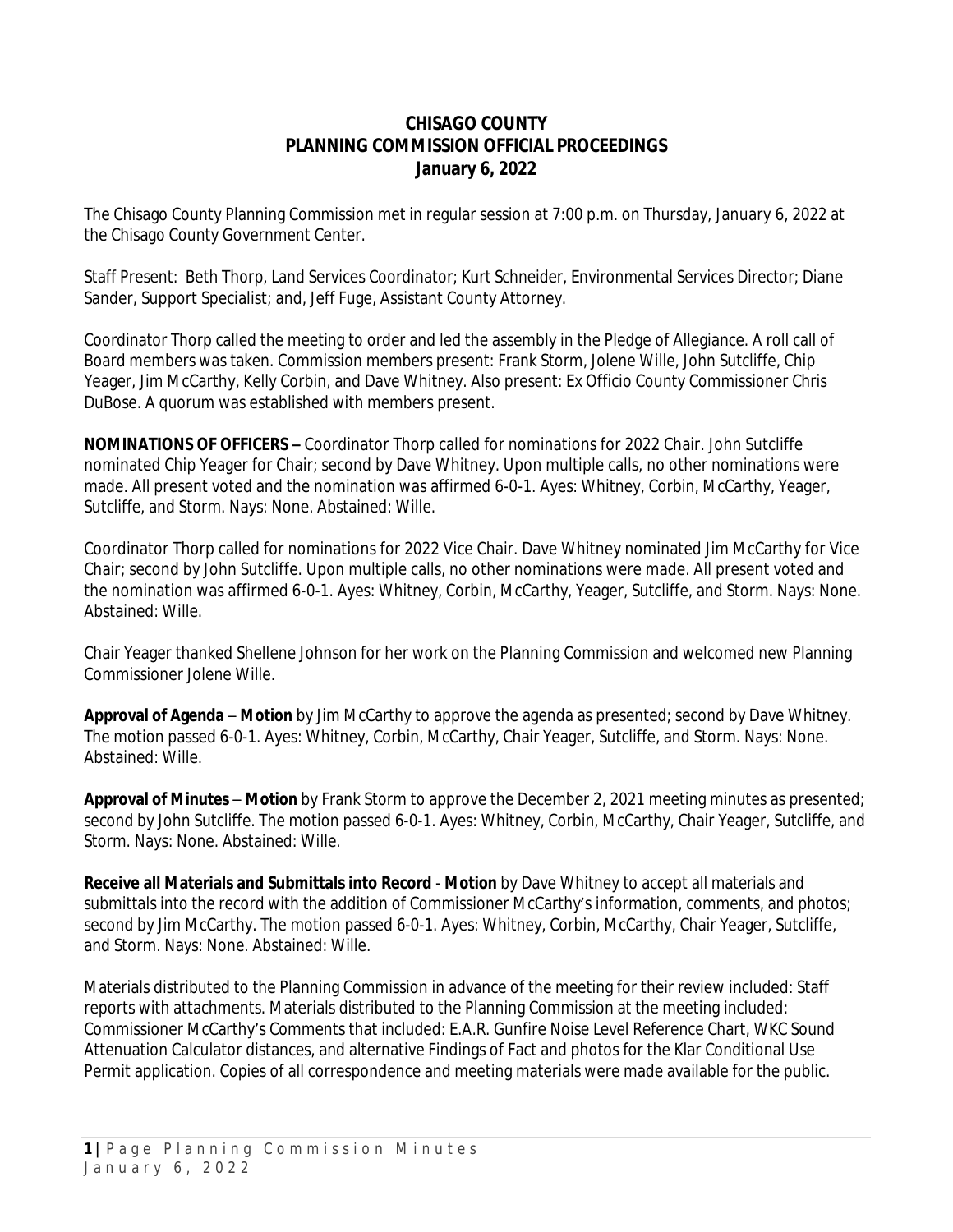#### **Public Hearings – New Applications**

**a. Jason Klar** – Coordinator Thorp provided a brief background on Mr. Klar's request for a Conditional Use Permit (CUP) for Major Home Occupation in the Agricultural (AG) District in order to conduct educational classes for permit to carry a pistol. The property is located at 47311 Government Road, Sunrise Township, S2, T36, R21 (PID# 09.00485.02). The use is being considered a *Major* Home Occupation due to the live fire exercise portion of the class being conducted outside of the residence on the subject property. The proposed use has been occurring on the property for approximately four years and applicant is seeking a CUP to bring the use into compliance with the County's Zoning Ordinance. Applicant's written narrative states:

- Six to eight classes per year on Saturdays from 9:00 am 2:00 pm.
- Classroom portion of the class is held within the Klar's residence.
- Class size ranges from four to ten students and each student is required to fire 12 rounds of ammunition.
- The live fire exercise portion of the class is held at a shooting berm located near the eastern boundary of the subject property and lasts 30 minutes to one hour depending on class size. The students stand approximately 20 feet from the shooting berm when firing and they shoot in a southerly direction, which is in the direction of an adjacent property owned by Klar.
- All students park on Klar's driveway, creating no impact on County Road 57.
- Klar owns 23 acres in total. (Staff note: this acreage includes two separate parcels and the request for CUP only includes the northerly 9.03-acre parcel identified as PID 09.00485.02. Klar stated that no Home Occupation activity will take place on the southerly 14.07-acre parcel identified as PID 09.00485.03.)

Technical Review was held on December 15, 2021 and the County's Sanitarian performed a septic certification to ensure that the existing septic system was suitable for increased usage. The inspection was held on November 24, 2021 and was compliant. The Sanitarian recommended the applicant monitor water usage for one year by installing a water meter and submitting monthly reports to Chisago County Environmental Services. County staff also suggested requiring that the height of the shooting berm or any other shooting area features be increased. The Sunrise Town Board recommended approval with no conditions at their December 16, 2021 meeting. Chair Yeager asked each Planning Commission member and Mr. Klar for additional questions and comments.

Mr. Klar indicated he had a pool of knowledge and experience to conduct educational classes and serve as Range Safety Officer. Mr. Klar explained that the classes were more of a hobby and service to the community than a major home occupation. He expressed concerns with the recommended water usage monitoring for one year since he has had no issues to date and the septic was found compliant. Frank Storm asked a variety of questions dealing with outdoor range design standards from various sources. Dave Whitney asked clarifying questions on how the outdoor classroom portion was operated. Mr. Klar reviewed his process from indoor classroom and his operation/transition to Range Safety Officer for the live fire exercise. Mr. Klar indicated his class attendants range from beginner to experienced pistol users. Mr. Klar is not required, but does have liability insurance as an instructor. Jim McCarthy asked if a noise study has been conducted. Mr. Klar indicated he has not done a noise study. Kelly Corbin noted concerns with the CUP going with the property instead of having an end date similar to an Interim Use Permit. John Sutcliffe had concerns with potential development of the southern 14-acre parcel.

Chair Yeager opened the public hearing and sought comment.

*John Lesch* – Lesch Law Firm representing Clair and Ethel Dickson, adjacent land owners, and is in a pending lawsuit over earthwork and water runoff impacting a hay field. Mr. Lesch pointed out that Mr. Klar was not a good neighbor by ignoring rules for earthwork/drainage. The CUP request will affect the character of the neighborhood and will generate noise or vibrations which go beyond the applicant's property line. Mr. Lesch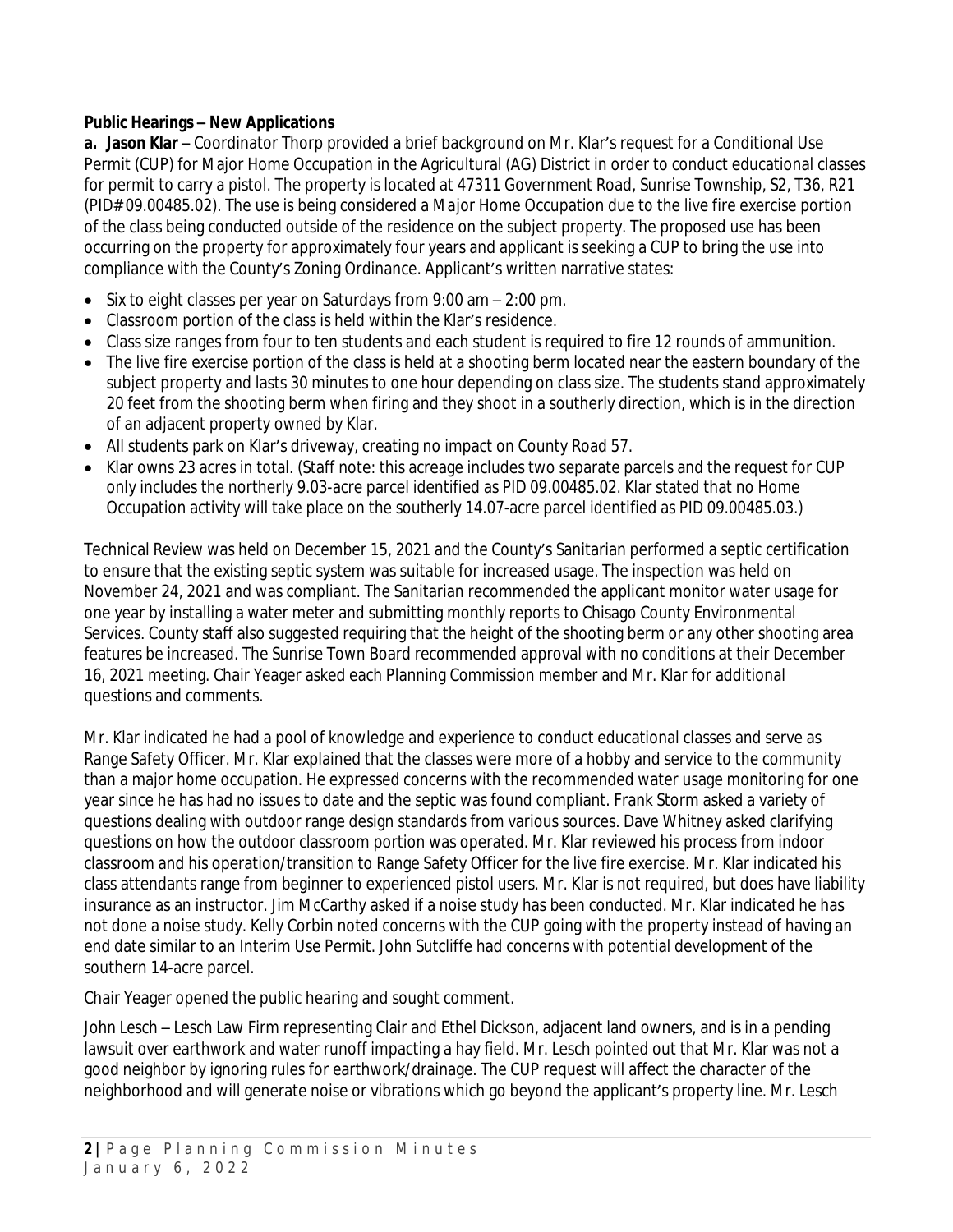presented four letters from neighbors and recommended denial until pending litigation has been resolved.

Chair Yeager read the four letters presented by Mr. Lesch:

*Brad Tauer* – 8500 470<sup>th</sup> Street. "I have two concerns about a gun range opening. First, property value falling and second, chasing wildlife away for hunting purposes."

*Glenn and LaDez Mell* – 9535 475th Street. "We own property to the south that is farmed. I am out on the property a lot through the growing season. I have concerns if they will be shooting towards my direction where I will be working. Second concern, I do not think their land is large enough to support a shotting range, since there is a County Road on the west, houses on the north and east property sides and my property on the south side. It would be best for an indoor shooting range, would have a yearly calendar of when shooting so neighboring landowners know what is happening."

*Jenna and Eric Lovrien* – 46983 James Avenue. "We approve of Klar's business at his residence if there are limitations. One – two weekends a month at max having a class outdoors that involves shooting. We are outside quite often and do not want to hear shooting constantly on the weekends that are meant to be enjoyed and relaxing. If it is an every weekend occurrence, we are against it. We have no issues with his business in general, just do not want to hear shooting more often than we already do. No Tannerite should be allowed. I believe that has been used a couple of times and neighbors thought someone's propane tank exploded. Almost in every direction there are children and feel that should also be a consideration."

*Clair and Ethel Dickson* – 47258 James Avenue. "We are concerned about live fire exercise portion of the class being conducted outside of the residence. Our objection is to excess unnecessary noise and depreciating property values. Concerns with the shooting range area being too small to be safe and safety of our grandkids and ourselves while we in the woods near the property line. Concerns with location of county road and surrounding residence. Water goes onto our land and result in financial devaluation and request to at least postpone decision until our lawsuit is has been resolved. Semi-automatic gunfire and Tannerite is very loud and annoying. No doubt such activity has negative effects on neighboring propriety and support this permit not to be issued. We don't have a problem with the classes in the house. It's the shooting part that we have issue with. Suggestions: firing at indoor range or build an indoor range, limit practice and testing to small caliber arms, let us know when classes with be and how long, and limit classes to no more than once a week."

Members of the audience provided the following testimony:

*Robert Phillips* – 9094 475th Street. I live northeast of Klar's and have taken his class. I moved into the neighborhood and found this class as a way to connect with the community and get to know my neighbors. I hear gunshots throughout the year and it comes from other properties, not just Klar's property. Classes are small and class/berm meet standards. When classes are held, shooting usually starts around 11:00 – 11:30 and lasts about 60 to 90 minutes. This class is a service to our community, legal to do, and makes our community important.

*Reed Miner* – 47274 James Avenue. I list east of the shooting berm. I would repeat and reiterate everything Robert Phillips noted. I have no issues with the CUP. I have taken this class; it is safe and professional. Shooting is close to the berm and is safe.

With no additional person wishing to speak, *motion* by Frank Storm to close the public hearing. Second by John Sutcliffe. The motion passed 6-0-1. Ayes: Whitney, Corbin, McCarthy, Chair Yeager, Sutcliffe, and Storm. Abstained: Wille.

Jim McCarthy reviewed his previously distributed E.A.R. Gunfire Noise Level Reference Chart and WKC Sound Attenuation Calculator/Study. His calculations demonstrated that the noise level does not meet the county's ordinance on noise. John Sutcliffe expressed concerns with the southern property, currently owned by Klar,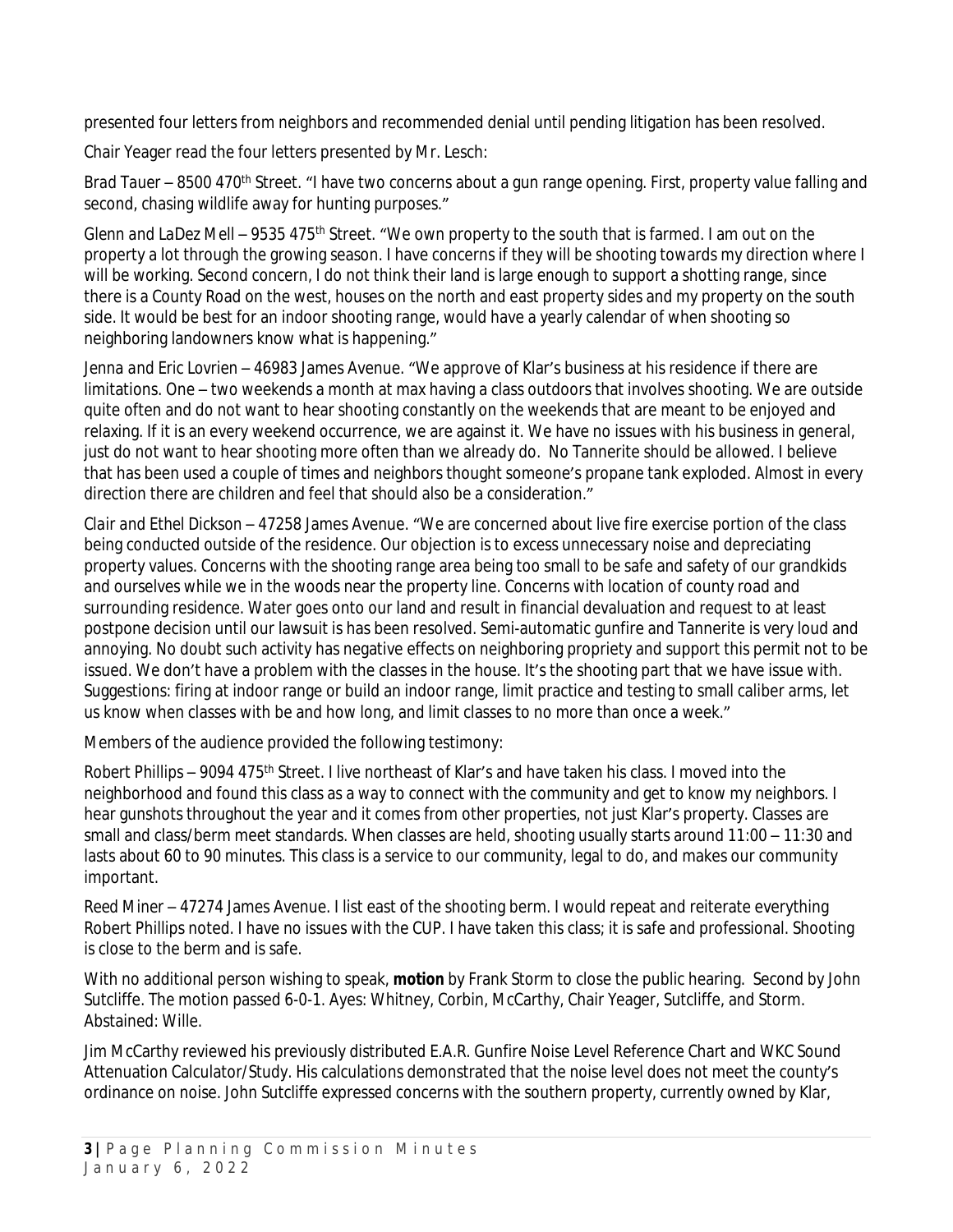being sold or developed, and he commented that the berm seems small. Dave Whitney expressed concerns with the berm not being tall enough or wide enough. Dave Whitney discussed a "No Blue Sky" concept (shooting area that is covered and uses baffles, berms, and backstops to prevent shot from leaving range) and suggested that it could be utilized for noise reduction and safety improvement. Lengthy discussion followed on cost effectiveness of building an indoor range, various berm improvements, noise reduction, and renovating an existing accessory structure into indoor range. Frank Storm reviewed properly constructed exterior berm criteria from the Minnesota Department of Natural Resources (DNR) Outdoor Shooting Ranges: Best Practices guide. Per the guide, the recommended height of exterior berms is 12 feet, four-foot-wide flat top, with 1:1 sidewall slopes; with, clean rock-free earthen material, re-vegetated after final construction to prevent erosion problems. Discussion continued on noise standards and legal opinion if the property title could include notation of the CUP or if a legal document could be recorded for potential future owners of the property immediately south.

*Motion* by Frank Storm to accept staff's recommended conditions nos. 1-11 as presented and add condition 12: The shooting berm shall be redesigned and constructed to meet the MN Department of Natural Resources' suggestions for properly constructed exterior berms, identified in the MN Department of Natural Resources' *Outdoor Shooting Ranges: Best Practices* guide, as follows: *The recommended height of a properly constructed exterior berm is twelve (12) feet, constructed with 1:1 (soil type dependent) sidewall slopes, and a four (4) foot wide flat top. Clean, rock-free earthen material is cheapest to use in construction, and must be re-vegetated immediately after final soil smoothing and shaping is completed, to prevent on-going erosion problems. No woody vegetation should be planted on the side berm, which would tend to weaken the structure. Ditching or sloping to prevent water ponding on the outside of an exterior berm is also recommended.* Second by Dave Whitney. The **motion passed** 6-0-1. Ayes: Whitney, Corbin, McCarthy, Chair Yeager, Sutcliffe, and Storm. Abstained: Wille.

Discussion on noise standards continued with reference to previous applications and setting precedent. *Motion* by Dave Whitney to edit condition #7 (addition of underlined verbiage): Any noise and/or vibration generated from the use shall be in compliance with Minnesota Pollution Control Agency standards. Applicant will supply Department of Environmental Services with an independent noise study from various locations on the property. The motion did not receive a second; therefore, the motion failed. Discussion was held on adding a condition on the pending lawsuit and need to wait until it has been resolved. Assistant County Attorney Jeff Fuge advised not to add it as a condition. *Motion* by John Sutcliffe to add Condition 13: If the applicant's southern parcel, identified as 09.00485.03, is divided, sold or developed, the Conditional Use Permit shall be reviewed by the Chisago County Planning Commission and Board of Commissioners, and the buyer shall be advised of the CUP. Second by Kelly Corbin. The **motion passed** 6-0-1. Ayes: Whitney, Corbin, McCarthy, Chair Yeager, Sutcliffe, and Storm. Abstained: Wille.

*Motion* by Jim McCarthy to recommend denial of the request for Conditional Use Permit based on the request not meeting performance standards for noise and based on alternative Findings of Fact (see below). Second by Kelly Corbin.

Finding #1 - Chapter 6 of the Chisago County Comprehensive Plan identifies a goal of providing for a range of economic diversity and development opportunities to maintain and strengthen the County's economy, with a policy of continuing to allow and encourage Home Occupations in all zoning districts if performance standards are met. The County finds that the proposed Major Home Occupation is consistent with the Comprehensive Plan but it does not meet all performance standards provided in Zoning Ordinance Section 4.04 C and Section 7 – Performance Standards.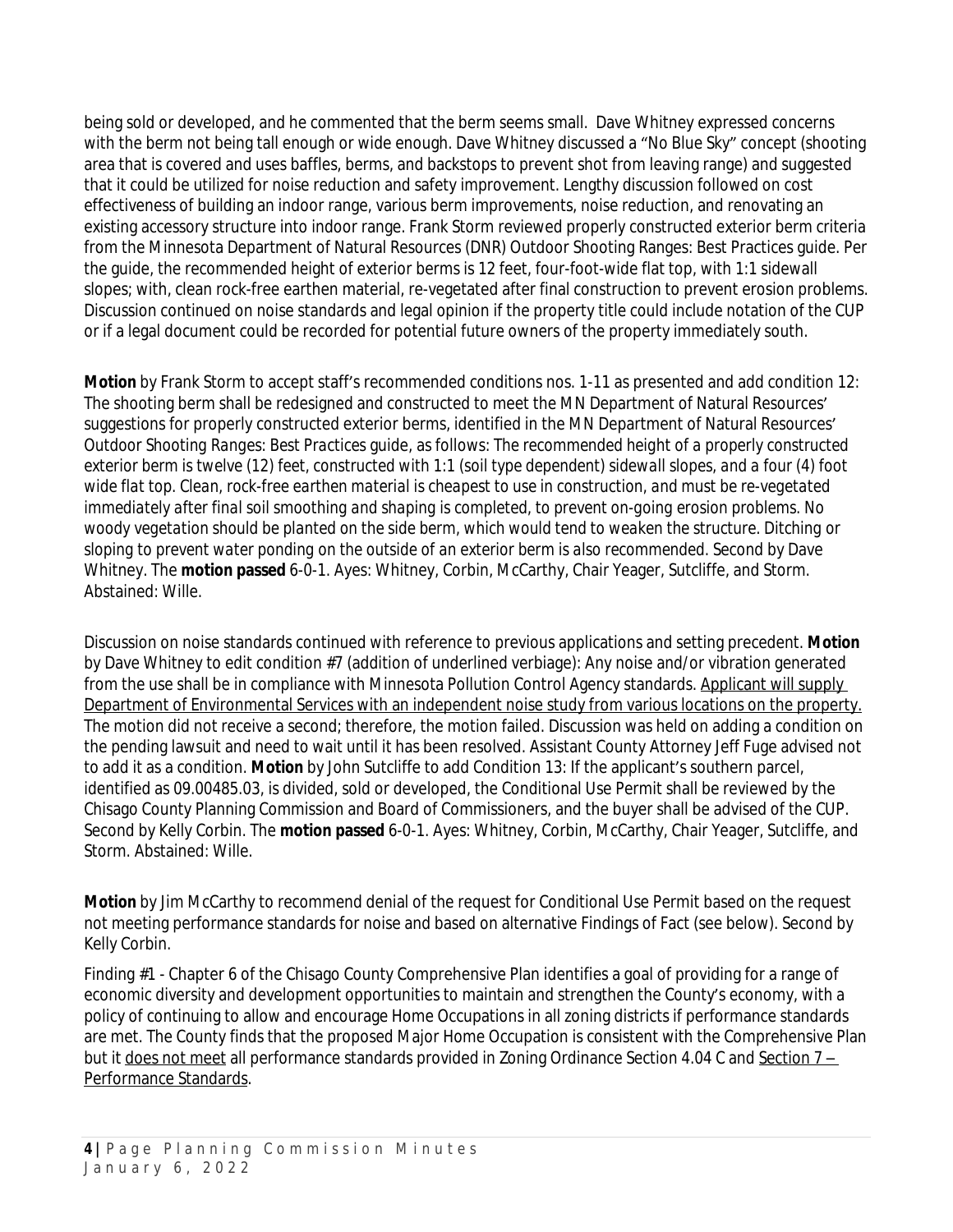Finding #3 - The proposed shooting range is not compatible with adjacent uses as it fails to meet the noise performance standard contained in Section 7.05. The proposed indoor training class activity sufficiently compatible or separated by distance or screening from adjacent development or land so that existing development does not suffer undue negative impact and there will be no significant deterrence to future development.

Finding #4 - The proposed Major Home Occupation will be partially located within a dwelling and partially located in the rear yard. The outdoor portion includes a shooting berm and target stands. There is no clear noise data evidence to suggest that the appearance of the shooting berm and target stands have had or will have an adverse effect upon adjacent properties; therefore, there's no evidence to suggest that the proposed use will have an aesthetically adverse effect upon adjacent properties.

Finding #5 - The subject site is zoned Agricultural (AG) District and is developed with a single-family home and accessory structures. Major Home Occupations are allowed within the AG District with approval of a Conditional Use Permit. The County finds that the proposed Major Home Occupation training class activity, with the exception of the shooting range, is clearly secondary in nature to the principal use and is compatible with the existing land use. The shooting range is not secondary in nature due to its significant impact on neighboring residential uses.

Finding #6 - The Zoning Ordinance defines Major Home Occupation and establishes performance standards for approval of Major Home Occupations. The County finds that the proposed Major Home Occupation meets the intent of the defined land use and the intent of the Agricultural (AG) District with the exception of the outdoor shooting range.

Finding #8 - The County finds that the proposed Major Home Occupation will not adversely impact nearby properties by intrusion of noise, glare or general unsightliness, based on distance, existing screening provided by dense wooded areas, and the limited frequency and time involved in the live fire exercise portion of the class-(six to eight occurrences per year at 30 minutes to one hours per occurrence).

The *motion failed* 2-4-1 with a roll call vote. Ayes: McCarthy and Corbin. Nays: Whitney, Storm, Sutcliffe, and Chair Yeager. Abstained: Wille.

*Motion* by John Sutcliffe to recommend approval of the Conditional Use Permit for a Major Home Occupation to conduct educational classes for permit to carry a pistol at 47311 Government Road, PID# 09.00485.02 with Findings of Fact and conditions 1 -11 provided by staff and the addition of Conditions 12 and 13:

- 1. The Major Home Occupation shall be operated in conformance with the proposal elements identified in the application for Conditional Use Permit, including the attached written narrative and site plans (maps #1 and #2) dated received November 18, 2021, except as specifically noted below.
- 2. Any change involving structural alterations, enlargement, intensification or expansion of use, or change not specifically permitted by the Conditional Use Permit shall require County Board approval of a Conditional Use Permit Amendment.
- 3. The Conditional Use Permit only applies to property identified as PID 09.00485.02. Neither the classroom portion nor the live fire exercise portion of the class may take place on the applicant's adjacent property identified as 09.00485.03.
- 4. The applicant may offer no more than 12 classes per year at the subject site.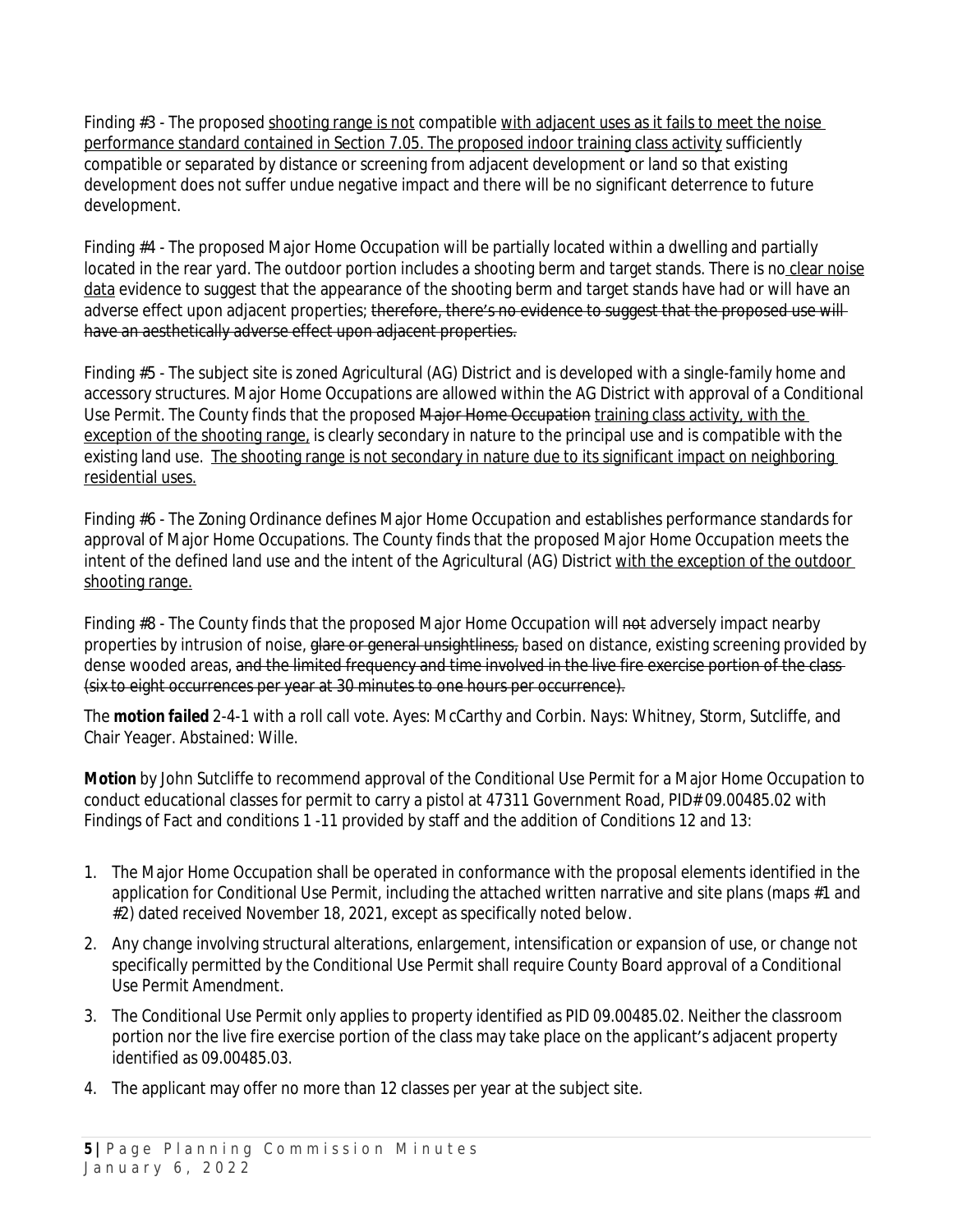- 5. Classes may only be held on Saturdays, beginning no earlier than 7:00 am and ending no later than 3:00 pm. Neither the Conditional Use Permit nor this condition preclude the applicant from utilizing the shooting berm for personal recreational use outside of the stated days and hours of operation.
- 6. The live fire exercise portion of the class shall be conducted at the shooting berm described in the written narrative and identified on the site plan (map #2) both dated received November 18, 2021. If the applicant wishes to relocate the shooting berm or method used for completing the live fire exercise on the subject site, the applicant must request and obtain approval of a Conditional Use Permit Amendment. This condition does not prohibit the applicant from utilizing an off-site legally authorized commercial shooting range for the live fire exercise.
- 7. Any noise and/or vibration generated from the use shall be in compliance with Minnesota Pollution Control Agency standards.
- 8. There shall be no employees other than those persons residing in the dwelling.
- 9. The applicant shall monitor water usage for one year, beginning from the date of Conditional Use Permit approval, by installing a water meter and submitting monthly reports to the Department of Environmental Services.
- 10. Annual certification of the Conditional Use Permit is required. The permit holder shall notify the County annually that the activity permitted by the CUP is ongoing and the activities being conducted continue to adhere to the conditions of approval. Failure to maintain certification may be a basis to revoke the Conditional Use Permit. The property shall be made open and available for regular inspection at any time during reasonable hours by the Chisago County Department of Environmental Services and/or any duly authorized law enforcement agency.
- 11. Violations of the conditions contained herein shall be cause for the revocation of the Conditional Use Permit upon action of the County Board.
- 12. The shooting berm shall be redesigned and constructed to meet the MN Department of Natural Resources' suggestions for properly constructed exterior berms, identified in the MN Department of Natural Resources' *Outdoor Shooting Ranges: Best Practices* guide, as follows: *The recommended height of a properly constructed exterior berm is twelve (12) feet, constructed with 1:1 (soil type dependent) sidewall slopes, and a four (4) foot wide flat top. Clean, rock-free earthen material is cheapest to use in construction, and must be re-vegetated immediately after final soil smoothing and shaping is completed, to prevent on-going erosion problems. No woody vegetation should be planted on the side berm, which would tend to weaken the structure. Ditching or sloping to prevent water ponding on the outside of an exterior berm is also recommended.*
- 13. If the applicant's southern parcel, identified as 09.00485.03, is divided, sold or developed, the Conditional Use Permit shall be reviewed by the Chisago County Planning Commission and Board of Commissioners, and the buyer shall be advised of the CUP.

Second by Frank Storm. The **motion passed** 4-2-0. Ayes: Whitney, Chair Yeager, Sutcliffe, and Storm. Nays: McCarthy and Corbin. Abstained: Wille.

**b. Douglas Johnson** – Coordinator Thorp provided a brief background on the request for Preliminary Plat of DJ's Dream and Rezoning of proposed Lot 1, Block 1, DJ's Dream from Rural Residential I (RRI) District to Agricultural (AG) District. The proposed plat includes two lots created from a 14.10-acre tract; one 5-acre parcel and one 8.06-acre parcel. Current zoning is Rural Residential I (RRI), but Mr. Johnson intends to construct a new residence for himself on Lot 1, Block 1 and would like the ability to have more than 2,000 square feet of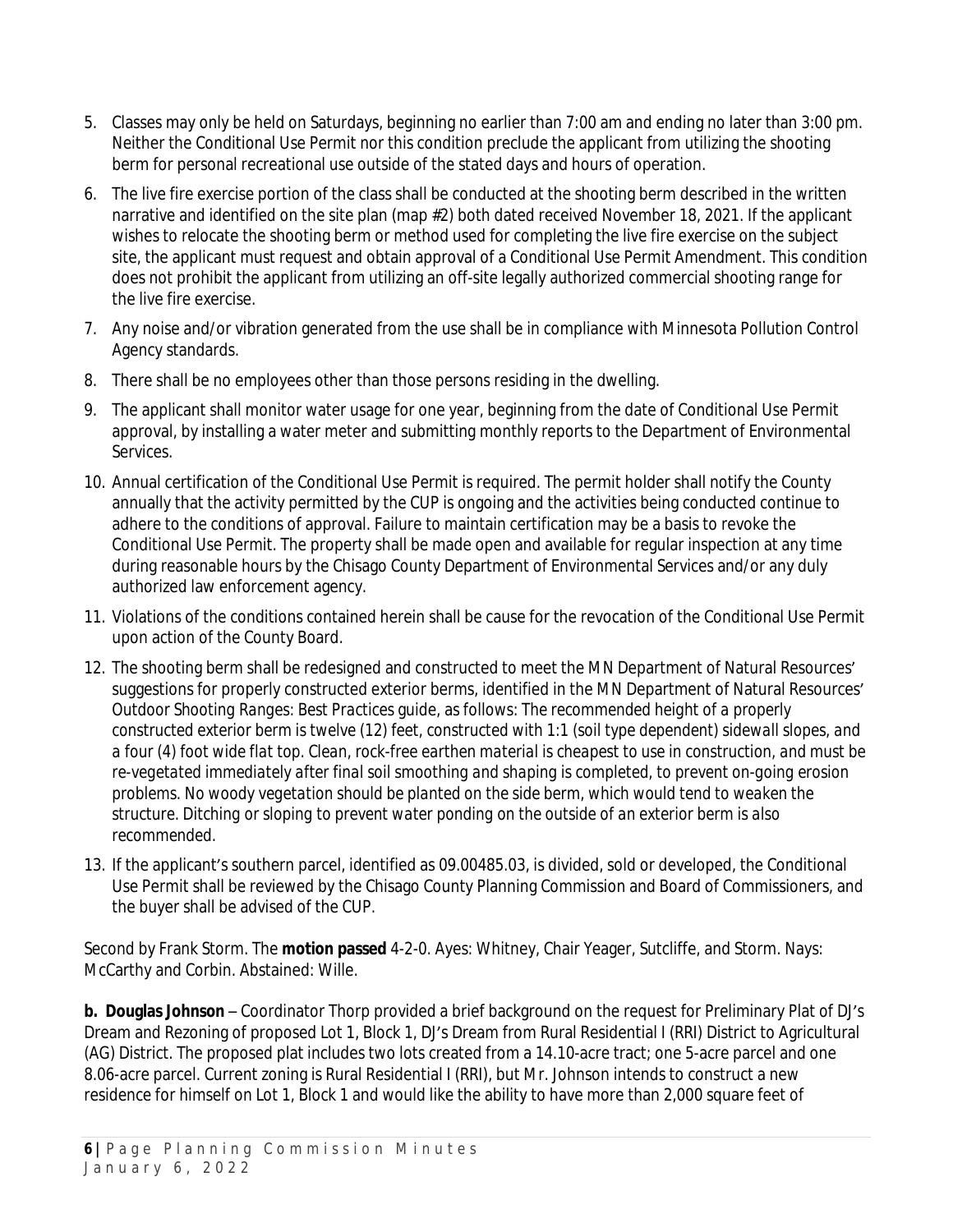accessory storage space. Therefore, Johnson requested that Lot 1, Block 1 be Rezoned from RRI District to Agricultural (AG) District. The property is located at 1499 505<sup>th</sup> Street, PID# 06.00500.00. Thorp explained that Lot 1, Block 1 is shown developed with a single structure, that structure being an accessory structure. Thorp continued that Lot 1, Block 1 is now allowed to be created with an existing detached accessory structure per recently amended Zoning Ordinance Section 4.08.1.

Technical Review was held on December 15, 2021 and no concerns were identified or discussed. The Wetland Specialist reviewed the wetland delineation and soil work and took test borings at the subject site. It was determined that the information provided was accurate and the proposed parcels were able to support type one septic systems. A wetland Notice of Decision approved the report with two conditions: recommending use of silt fencing; and, surveyors locate and survey all delineated wetland areas. The Nessel Town Board recommended approval with no conditions at their December 14, 2021 meeting. Chair Yeager asked each Planning Commission member and Mr. Johnson for additional questions and comments.

Mr. Johnson stated that this was his parent's property; the existing accessory structure on Lot 1, Block 1 was built around 1974; and, he was not actively farming. Director Schneider indicated the Preliminary Plat of two lots triggered the request for Rezoning, this was not an enforcement action. Chair Yeager opened the public hearing and sought comment. No one was present to testify on the matter. With no additional person wishing to speak, *motion* by John Sutcliffe to close the public hearing. Second by Frank Storm. The **motion passed** 6-0-1. Ayes: Whitney, Corbin, McCarthy, Chair Yeager, Sutcliffe, and Storm. Nays: None. Abstained: Wille. Discussion followed on making a minor edit to condition #3 from removing "strongly recommends" to "will use" silt fencing. *Motion* by Dave Whitney to edit condition #3: The applicant will use silt fencing around all delineated wetlands, particularly where sedimentation due to construction is likely to occur. Second by Frank Storm. The **motion passed** 6-0-1. Ayes: Whitney, Corbin, McCarthy, Chair Yeager, Sutcliffe, and Storm. Nays: None. Abstained: Wille. *Motion* by John Sutcliffe to recommend approval of the Preliminary Plat of DJ's Dream and the Rezoning of proposed Lot 1, Block of DJ's Dream from RRI to AG at 1499 505<sup>th</sup> Street, PID# 06.00500.00 with Findings of Fact and conditions presented by staff and the edited condition no. 3:

- 1. The Preliminary Plat is approved per plat drawing dated signed November 30, 2021. Any deviation from the approved plat drawing shall require further review by the Planning Commission and approval by the County Board.
- 2. Lot 1, Block 1, DJ's Dream shall be Rezoned by ordinance from Rural Residential I (RRI) District to Agricultural (AG) District at such time that the County Board approves the Final Plat of DJ's Dream. If the Final Plat is not approved, the land shall remain in the RRI District and shall be subject to the RRI District regulations.
- 3. The applicant will use silt fencing around all delineated wetlands, particularly where sedimentation due to construction is likely to occur.
- 4. Chisago County requires that surveyors locate and survey all delineated wetland areas.
- 5. The applicant shall obtain all necessary and applicable permits from Federal, State, and County jurisdictions for any wetland impacts prior to commencement of development.
- 6. The applicant shall submit request for Final Plat within one year following approval of the Preliminary Plat, unless an extension of time if requested by the applicant and granted by the County Board upon recommendation of the Planning Commission.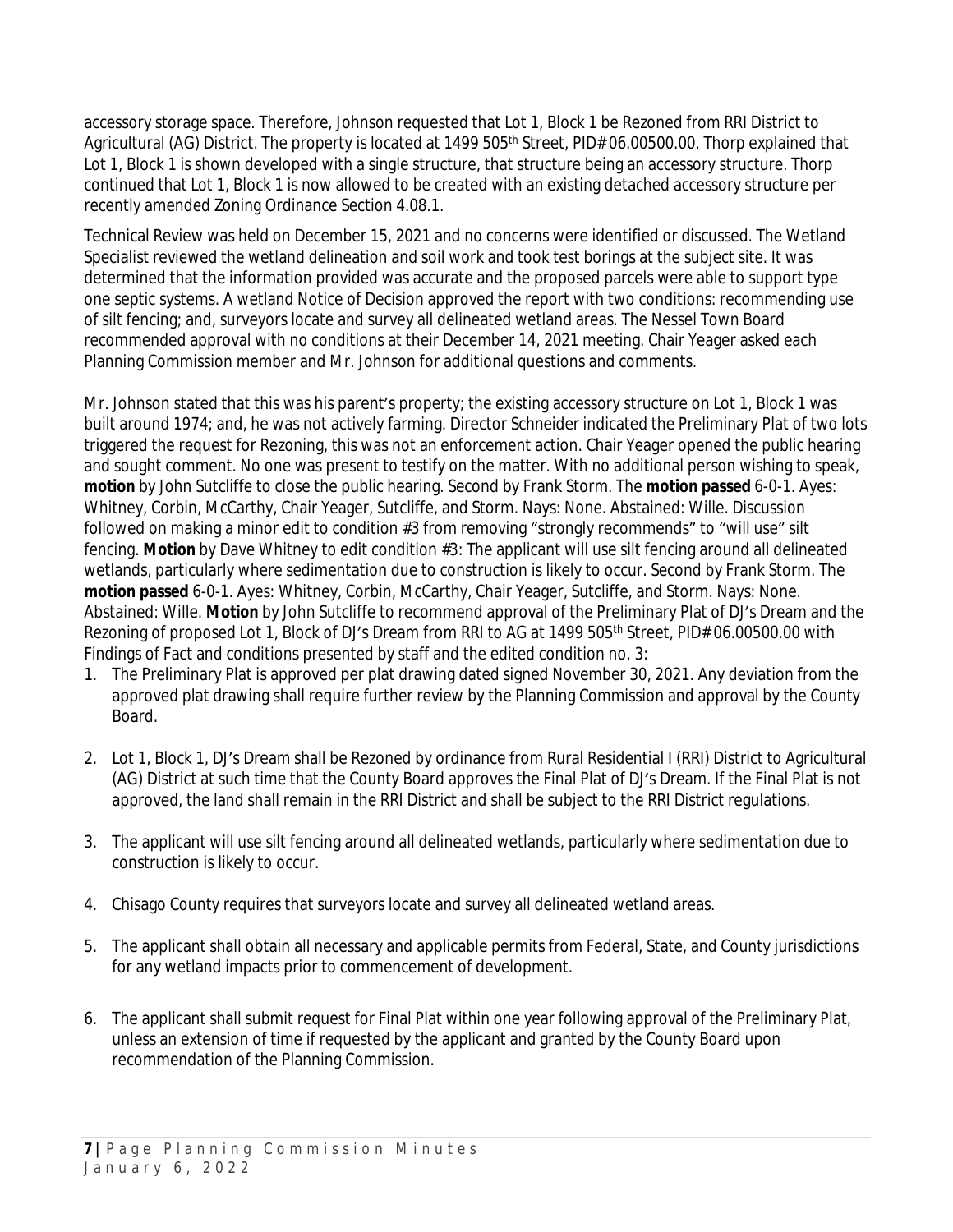Second by Frank Storm. The **motion passed** 6-0-1. Ayes: Whitney, Corbin, McCarthy, Chair Yeager, Sutcliffe, and Storm. Nays: None. Abstained: Wille.

#### **Public Hearings – Continued Hearings -** None

## **Old Business**

**a. Commercial Shooting Range Ordinance -** Director Schneider highlighted additions to the draft shooting range ordinance. Discussion was held on the minimum amount of acreage needed for high power rifle ranges, with concern that 400 acres may be too much if "No Blue Sky" concept standards were incorporated into the range design. Discussion was held on noise standards and if hunting clubs could include a shooting range or not. *By consensus*, the Planning Commission requested that staff include additional language in the draft ordinance to clarify that Hunting Clubs and Shooting Preserves are different uses than a shooting range. County Commissioner DuBose suggested an edit to Section 7.32 C to incorporate a shorter range length. Commissioner DuBose asked if an application similar to the Klar application, received after the ordinance has been adopted, would be considered a commercial shooting range and be subject to the commercial shooting range regulations. Assistant County Attorney Fuge responded that the application would likely be considered and regulated as a commercial shooting range. Jim McCarthy indicated that uses need to meet noise standards. *Motion* by Frank Storm to forward the Commercial Shooting Range Ordinance as presented and with clarifying staff edits pertaining to Hunting Clubs and Shooting Preserves to the County Board for review in preparation for a public hearing. Second by John Sutcliffe. The **motion passed** 6-0-1. Ayes: Whitney, Corbin, McCarthy, Chair Yeager, Sutcliffe, and Storm. Nays: None. Abstained: Wille.

### **New Business**

### **a. Annual Review of Planning Commission and Board of Adjustment and Appeals Policy on**

**Commission/Board Structure, Meeting Order and General Procedure -** Coordinator Thorp provided a brief history on the policy/procedure and inquired if Board members had additional comments or changes. A robust discussion was held on the legality of the Planning Commissioners submitting comments to fellow Commissioners prior to meetings or at meetings for review and discussion. Assistant County Attorney Fuge reviewed the concerns of distributing correspondence in advance of meetings, known as serial communication, and advised that debate and discussion, which includes serial communication, may only occur during the public meeting. Dave Whitney provided an alternative to the officer election process described in Section 14, suggesting a predetermined rotation of Chair and Vice Chair. The Board discussed the merits of the election/nomination process versus the suggested rotation method, with consensus being that the Planning Commission should continue to use the election/nomination process. Jim McCarthy suggested an addition to Section 12. Meeting Decorum, offering that derogatory or offensive clothing should not be allowed. Frank Storm commented that the County Board has a similar statement and he would forward it to staff. *Motion* by Frank Storm to approve the Planning Commission and Board of Adjustment and Appeals Policy on Commission/Board Structure, Meeting Order and General Procedure to County Board as presented. Second by Kelly Corbin. The motion passed 6-0-1. Ayes: Whitney, Corbin, McCarthy, Chair Yeager, Sutcliffe, and Storm. Abstained: Wille.

#### **Communications and Reports**

**a. County Board Liaison Report / Update -** County Commissioner DuBose reported that County Commissioner Rick Greene is Chair and County Commissioner Ben Montzka is Vice Chair for 2022. DuBose also reported that the County Board recently approved the following: a request from Lent Township for the County to provide septic inspections; Kelsey Zaavedra's CUP with conditions; three Final Plats; and, an upgrade to heating and lighting at no cost to the county.

# **Miscellaneous -** None